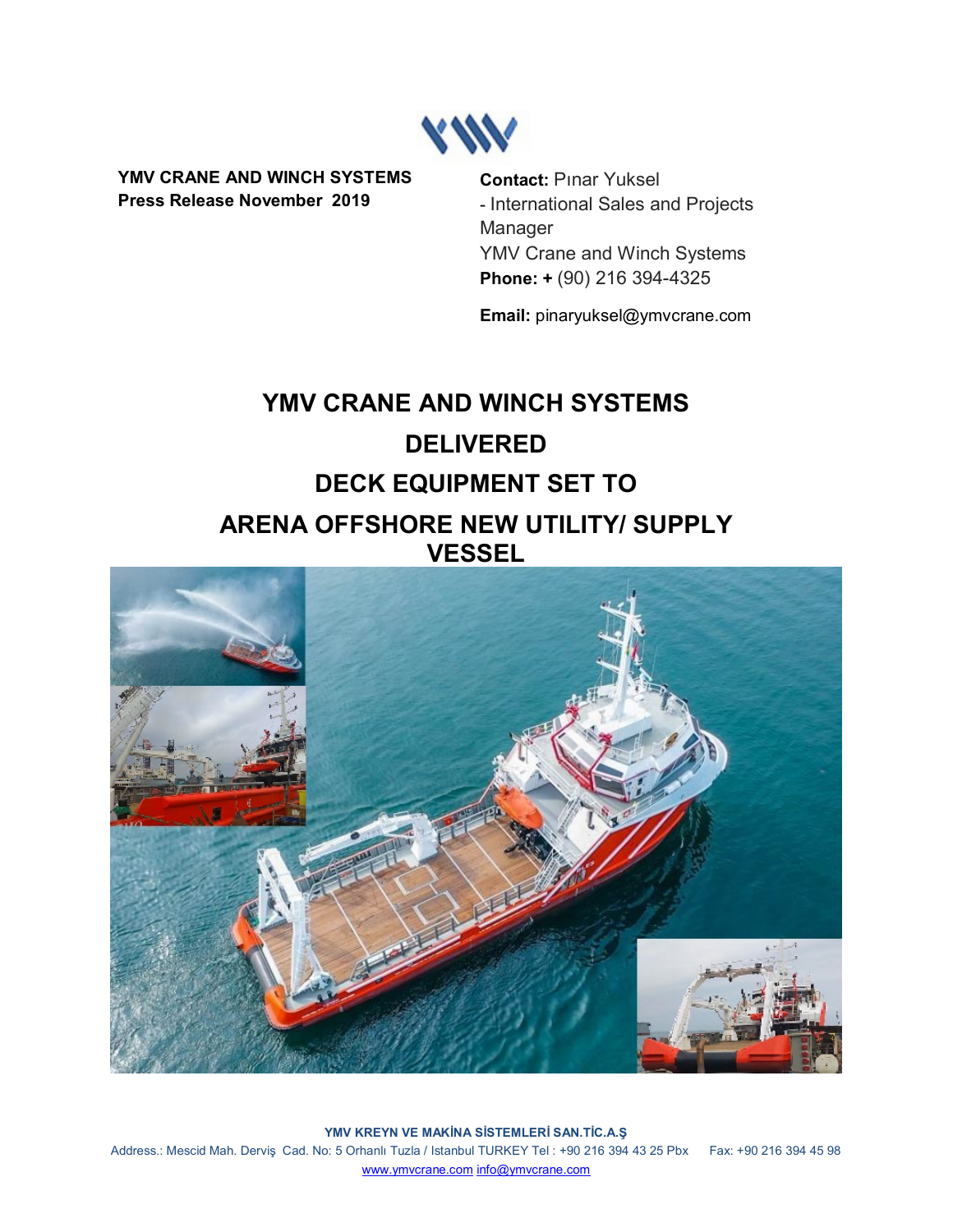## **[Istanbul, TURKEY, November 2019]**

YMV Crane and Winch Systems delivered the complete deck equipment package to Arena Offshore's new Supply /Utility Vessel in İstanbul / Turkey.

The Arena Offshore NewBuilding 38 mt Supply / Oil Recovery / FiFi / Tug vessel was built under classification of Bureau Veritas Class Society.

All installation, commissioning, and Start-up works were completed in Turkey Shipyards.

Arena Offshore İstanbul has been serving for Marine and Offshore industry under the scopes of Sale & Purchase, Chartering and Newbuilding Contracting.

This was the third cooperation of Arena Offshore and YMV Crane and Winch Systems, which was showing the trust and satisfaction of the client, and the power of fruitful collaboration.

Under the scope of the contract, a complete system for deck equipment and machinery as well as the propulsion system solutions was delivered to Vessel.

## **The scope of supply: YMV CRANE AND WINCH SYSTEMS**

| 1 x towing winch                 | 1 x capstan               |
|----------------------------------|---------------------------|
| 1 x telescopic boom crane        | 1 x anchor windlass winch |
| 1 x A-frame crane                | 1 x rescue boat davit     |
| All anchor and mooring equipment | 1 x stern roller          |

### **The scope of supply: YMV PROPULSION SYSTEMS**

1 x bow thruster 1 x stern thruster